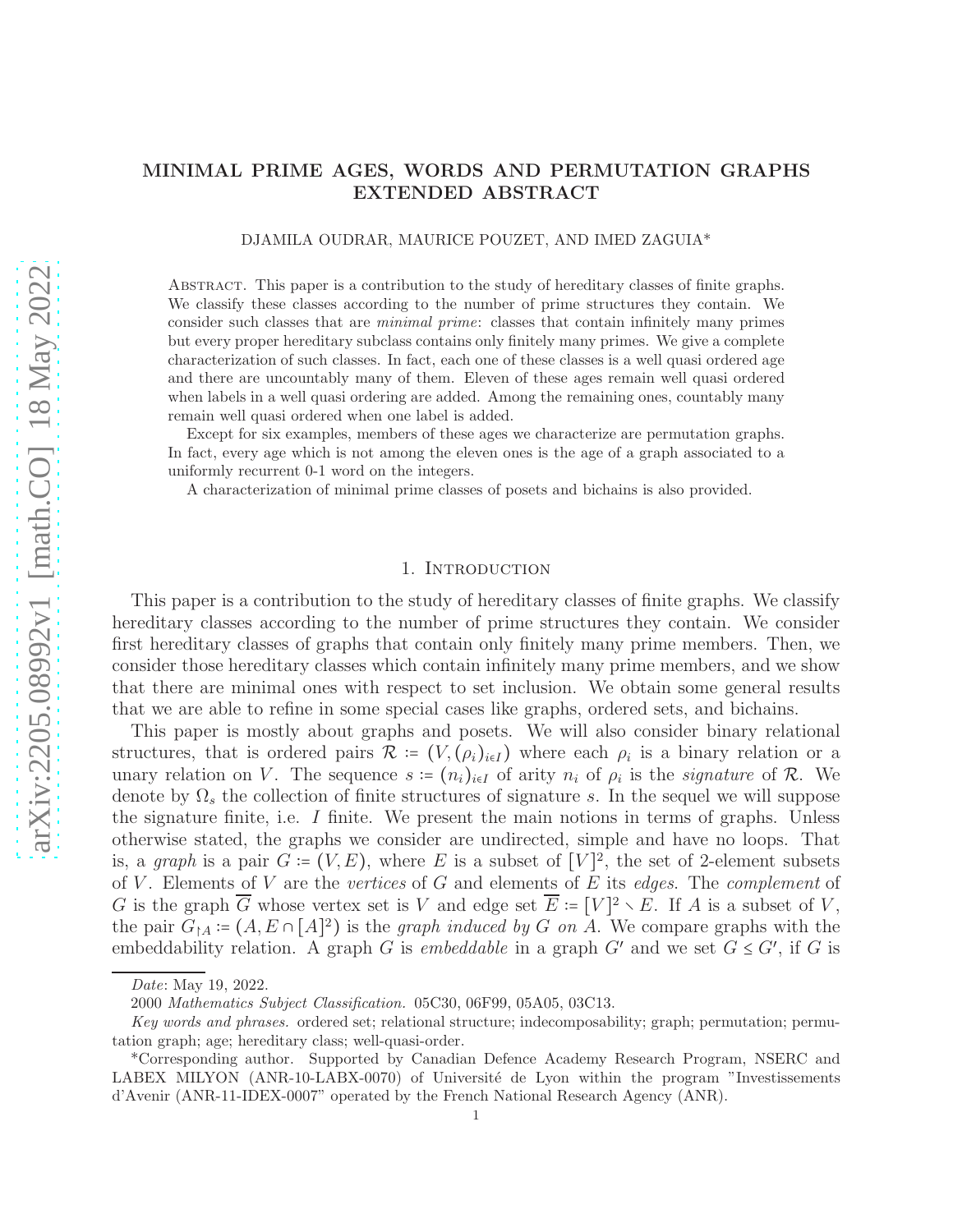isomorphic to an induced subgraph of G′ . This defines a quasi order. We recall that a class C of graphs is *hereditary* if it contains every graph G which embeds in some member of C. Such a class is an initial segment of the class of graphs quasi ordered by embeddability. If G is a graph, then the *age* of G is the collection  $Age(G)$  of finite graphs H, considered up to isomorphy, which embed in G. A characterization of ages (also valid for classes of relational structures with a finite signature) was given by Fraïssé (see chapter 10 of  $[17]$ ). Namely, a class C of finite graphs is the age of some graph if and only if C is an *ideal* of the class of finite graphs, that is a nonempty, hereditary and *up-directed* class (a class in which any pair of members of C are embeddable in some element of C). We recall that an ordered  $P := (V, \leq)$  is *well quasi ordered* (w.q.o) if every sequence  $x_0, \ldots, x_n, \ldots$  contains an increasing subsequence  $x_{n_0} \leq \ldots, \leq x_{n_k}, \ldots$  with respect to embeddability. If the class P does not contain infinite descending chains, this amounts to the nonexistence of infinite antichains. A class  $\mathcal C$  of graph or more generally of relational structures is *hereditary well-quasi-ordered* if the class of members of C labelled by any w.q.o. is w.q. with respect to the embeddability quasi order. A *bound* of a hereditary class  $\mathcal C$  of finite structures is any minimal structure not in  $\mathcal C$ . We recall that a hereditary class  $\mathcal C$  of finite structures which is hereditary w.q.o. has finitely many bounds [\[41\]](#page-12-0).

#### 2. Minimal prime hereditary classes

We start with the notion of a module.

**Definition 1.** Let  $\mathcal{R} = (V, (\rho_i)_{i \in I})$  be a binary relational structure. A module of  $\mathcal{R}$  is any *subset* A *of* V *such that*

$$
(x\rho_i a \Leftrightarrow x\rho_i a')
$$
 and  $(a\rho_i x \Leftrightarrow a'\rho_i x)$  for all  $a, a' \in A$  and  $x \notin A$  and  $i \in I$ .

The empty set, the singletons in V and the whole set V are modules and are called *trivial*. (sometimes in the literature, modules are called *interval*, *autonomous* or *partitive sets*). If R has no nontrivial module, it is called *prime* or *indecomposable*.

For example, if  $\mathcal{R} := (V, \leq)$  is a chain, its modules are the ordinary intervals of the chain. If  $\mathcal{R}$  :=  $(V, \leq, \leq')$  is a bichain then A is a module of R if and only if A is an interval of  $(V, \leq)$ and  $(V,\leq')$ .

The notion of module goes back to Fraïssé [\[16\]](#page-11-1) and Gallai [\[19\]](#page-11-2), see also [\[18\]](#page-11-3). A fundamental decomposition result of a binary structure into modules was obtained by Gallai [\[19\]](#page-11-2) for finite binary relations (see [\[15\]](#page-11-4) for further extensions). We recall the compactness result of Ille  $|21|$ .

<span id="page-1-0"></span>Theorem 1. *A binary structure* R *is prime if and only if every finite subset* F *of its domain extend to a finite sets*  $F'$  *such that*  $\mathcal{R}_{\restriction F'}$  *is prime.* 

We consider the class  $\text{Prim}_{s} := \text{Prim}(\Omega_{s})$  of finite binary structures of signature s which are prime. We set  $\text{Prim}(\mathcal{C}) \coloneqq \text{Prim}_{s} \cap \mathcal{C}$  for every  $\mathcal{C} \subseteq \Omega_{s}$ .

We say that a subclass  $\mathcal D$  of Prim<sub>s</sub> is *hereditary* if it contains every member of Prim<sub>s</sub> which can be embedded into some member of D.

2.1. Hereditary classes containing finitely many prime structures. The following result (see Proposition 5.2 of [\[38\]](#page-12-1)) improves a result of [\[1\]](#page-10-0) for hereditary classes of finite permutations.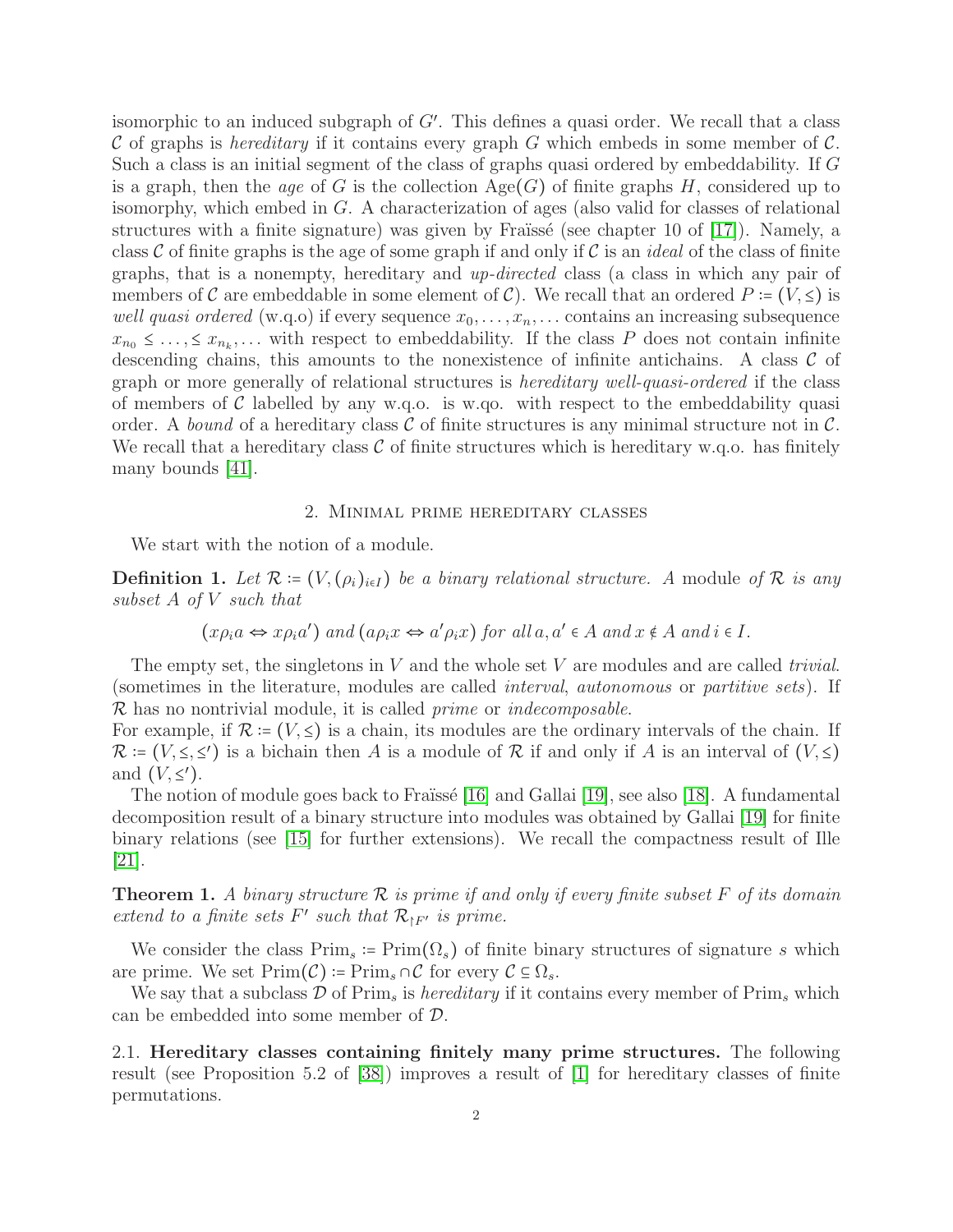<span id="page-2-1"></span>Theorem 2. *Let* C *be a hereditary class of finite binary structures containing only finitely many prime structures. Then* C *is hereditarily w.q.o. In particular,* C *has finitely many bounds.*

The following result, due independently to C. Delhommé  $[14]$  and McKay  $[35]$  extends Thomasse's result on the w.q.o. character of series-parallel posets  $[56]$ , which extends the famous Laver's theorem [\[28\]](#page-11-7) on the w.q.o. character of the class of countable chains.

**Theorem 3.** Let C be a hereditary classes of  $\Omega_s$ . If Prim(C) is finite, then the collection of *countable* R *such that*  $Age(R) \subseteq C$  *is well-quasi-ordered by embeddability.* 

2.2. Hereditary classes containing infinitely many prime structures. In this subsection, we report some results included in [\[36\]](#page-12-4). We consider hereditary classes containing infinitely many prime structures. We show that each such a class contains one which is minimal with respect to inclusion.

**Definition 2.** A hereditary class C of  $\Omega_{\mu}$  is minimal prime *if it contains infinitely many prime structures, while every proper hereditary subclass contains only finitely many prime structures.*

This notion appears in the thesis of the first author [\[36\]](#page-12-4) (see Theorem 5.12, p. 92, and Theorem 5.15, p. 94 of [\[36\]](#page-12-4)).

Due to their definition, minimal prime ages ordered by inclusion form an antichain with respect to set inclusion.

An ordered set P is *J´onsson* if P is infinite and the cardinality of every proper initial segment of P is strictly less than the cardinality of P [\[22\]](#page-11-8). We say that P is *minimal* if it is infinite and every proper initial segment of  $P$  is finite. This amounts to say that  $P$  is a countable Jónsson poset. These posets appear quite naturally in symbolic dynamic. In fact, an infinite word u on some finite alphabet A is uniformly recurrent  $([4], [29])$  $([4], [29])$  $([4], [29])$  $([4], [29])$  $([4], [29])$  if and only if the set  $Fac(u)$  of its finite factors is minimal once it is ordered with the factor order.

We list below some equivalent properties see Proposition 4.1 of [\[40\]](#page-12-5), or Proposition 3.1 of [\[5\]](#page-11-11).

<span id="page-2-0"></span>Theorem 4. *Let* P *be an infinite poset. Then, the following properties are equivalent:*

- *(i) Every proper initial segment of* P *is finite.*
- *(ii)* P *is w.q.o. and all ideals distinct from* P *are principal;*
- *(iii)* P *has no infinite antichain and all ideals distinct from* P *are finite;*
- *(iv)* P is level-finite, of height  $\omega$ , and for each  $n < \omega$  there is  $m < \omega$  such that each element *of height at most* n *is below every element of height at least* m*.*

We have immediately (cf. Théorème  $5.14$  p.93 of [\[36\]](#page-12-4)).

<span id="page-2-2"></span>**Theorem 5.** A hereditary class  $\mathcal{C}$  of  $\Omega_s$  is minimal prime if and only if  $\text{Prim}(\mathcal{C})$  is a Jónsson *poset which is cofinal in* C*.*

*Proof.* Let C be a minimal prime class. By definition,  $Prim(\mathcal{C})$  is infinite. Let T be a proper hereditary subclass of Prim(C). The initial segment  $\downarrow \mathcal{I}$  in  $\Omega_s$  is a proper subclass of C. Hence I is finite. Thus  $\text{Prim}(\mathcal{C})$  is Jónsson. Let  $\mathcal{C}' := \downarrow \text{Prim}(\mathcal{C})$ . If  $\mathcal{C}' \neq \mathcal{C}$  then since  $\mathcal{C}$ is minimal prime,  $Prim(C') = Prim(C)$  is finite, which is impossible. This proves that the implication holds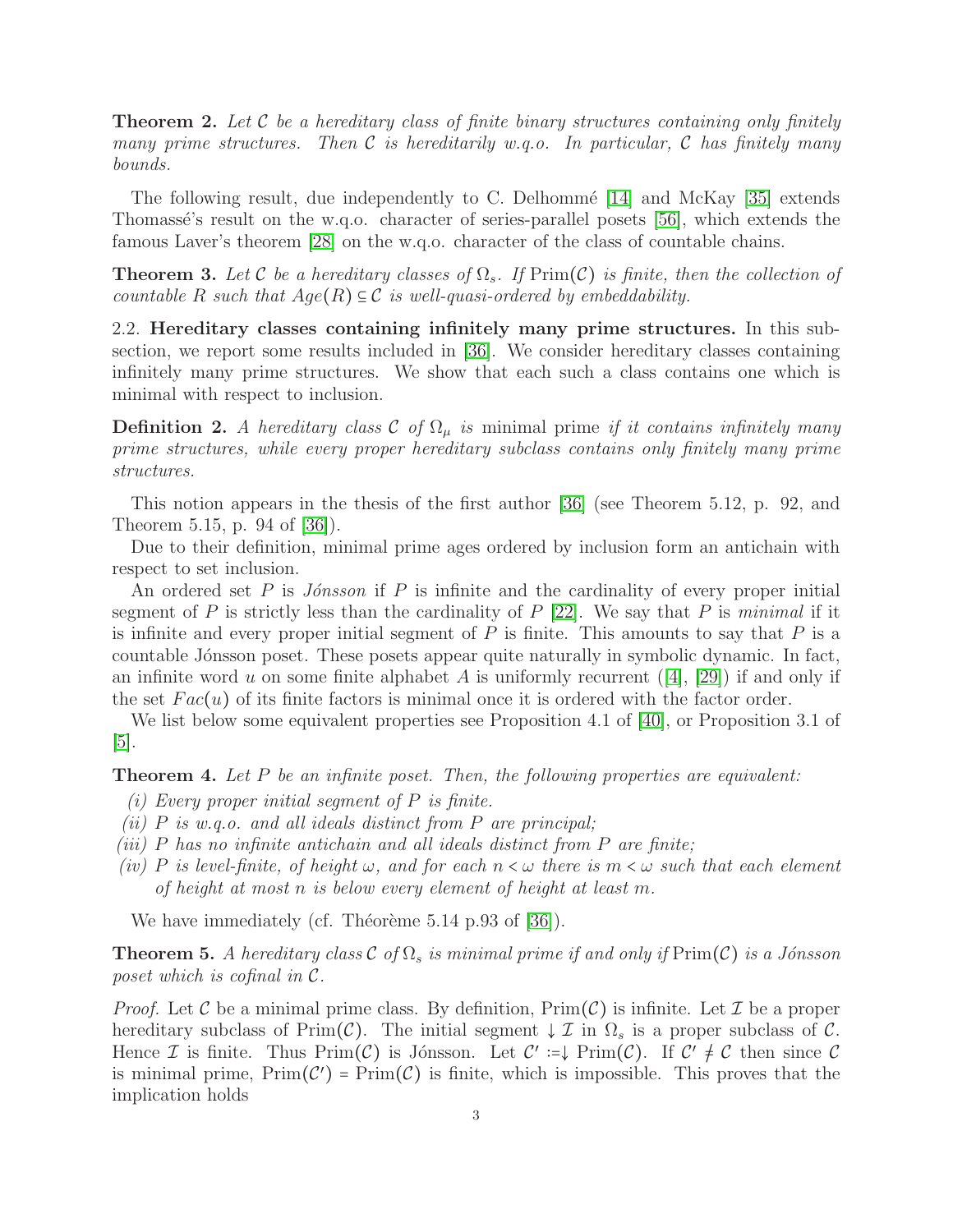Conversely, suppose that  $Prim(\mathcal{C})$  is a Jónsson poset which is cofinal in  $\mathcal{C}$ . Then  $\mathcal{C}$  est infinite. If C is not minimal prime there is a proper hereditary subclass  $\mathcal{C}'$  of C such that  $Prim(\mathcal{C}')$  is infinite. Since  $Prim(\mathcal{C})$  is Jónsson,  $Prim(\mathcal{C}') = Prim(\mathcal{C})$ . Since  $\mathcal{C}' = \downarrow Prim(\mathcal{C}')$ and  $\text{Prim}(\mathcal{C})$  is cofinal in  $\mathcal{C}$ , this yields  $\mathcal{C}' = \mathcal{C}$ , a contradiction.

We have:

<span id="page-3-1"></span>Theorem 6. *Every hereditary subclass of finite graphs, and more generally of finite relational structures (with a given finite signature), which contains infinitely many prime structures contains a minimal prime hereditary subclass.*

With Theorem [1,](#page-1-0) one gets:

Corollary 7. *The age of any infinite prime structure contains a minimal prime age.*

With Theorems [4](#page-2-0) and [2](#page-2-1) we get:

<span id="page-3-0"></span>Theorem 8. *Every minimal prime hereditary class is the age of some prime structure; furthermore this age is well-quasi-ordered.*

A non-trivial improvement of Theorem [8](#page-3-0) is based on the notion of kernel (a notion introduced in [\[42\]](#page-12-6) and studied it in several papers [\[43\]](#page-12-7) [\[45\]](#page-12-8), [\[44\]](#page-12-9) Lemme IV-3.1 p. 37 and [\[46\]](#page-12-10)).

The *kernel* of a relational structure R with domain E is the subset  $K(R)$  of  $x \in E$  such that  $Age(\mathcal{R} \upharpoonright_{E \setminus \{x\}}) \neq Age(\mathcal{R})$ . As it is easy to see (cf [\[43\]](#page-12-7)[\[46\]](#page-12-10)), the kernel of a relational structure R is empty if and only if for every finite subset F of E there is a disjoint subset  $F'$ such that the restrictions  $R \upharpoonright_F$  and  $R \upharpoonright_{F'}$  are isomorphic. Hence, relational structures with empty kernel are those for which their age has the *disjoint embedding property*, meaning that two arbitrary members of the age can be embedded into a third in such a way that their domain are disjoint.

Theorem 9. *Let* C *be a minimal prime class. If the kernel of some structure* R *such that*  $Age(\mathcal{R}) = C$  *is non-empty, then* C *is hereditarily wqo and, in particular, this kernel is finite.* 

**Corollary 10.** There are at most countably many minimal prime classes  $\mathcal{C}$  such that  $\mathcal{C} =$  $Age(\mathcal{R})$  and  $Ker(\mathcal{R}) \neq \emptyset$ .

Problem 1. *Is it true that*  $|Ker(\mathcal{R})| \leq 2$ ?

As we will see, the answer is positive if one considers minimal prime classes of graphs. In this case, there are only four leading to nonempty kernel.

2.3. A Proof of Theorem [6](#page-3-1). We will need the following lemma which is a special case of Theorem 4.6 of  $[5]$ .

<span id="page-3-2"></span>Lemma 11. Prim<sup>s</sup> *is level finite.*

*Proof.* Suppose for a contradiction that there exists an integer  $n \geq 0$  such that the level  $\text{Prim}_{s}(n)$  of  $\text{Prim}_{s}$  is infinite and choose n smallest with this property. Define

 $C = \{R \in \Omega_s : R < S \text{ for some } S \in \text{Prim}_s(n)\}.$ 

Then C is a hereditary class of  $\Omega_s$  containing only finitely many prime structures. It follows from Theorem [2](#page-2-1) that  $\mathcal C$  is hereditary well-quasi-ordered and hence has finitely many bounds. This is not possible since the elements of  $\text{Prim}_{s}(n)$  are bounds of C.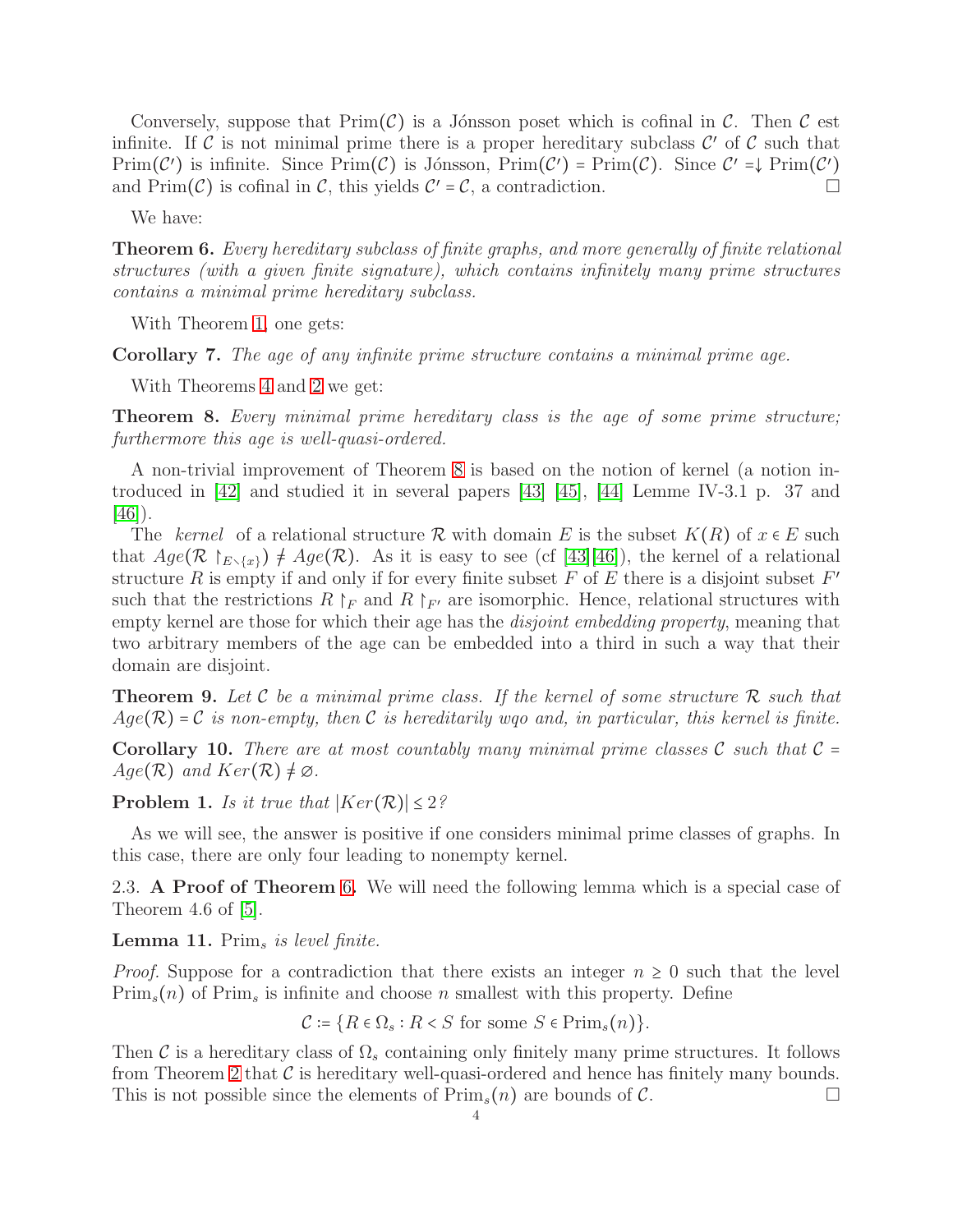2.3.1. *Another proof of Lemma [11.](#page-3-2)* We prove the finiteness of the levels of Prim<sup>s</sup> via the properties of critical primality. A binary structure  $R = (V, (\rho_i)_{i \in I})$  is *critically prime* if it is prime and  $R_{V \setminus \{x\}}$  is not prime for every  $x \in V$ . Note that |R| has at least four elements. This notion of critical primality was introduced by Schmerl and Trotter [\[51\]](#page-12-11). Among results given in their paper, we have the following theorem (this is Theorem 5.9, page 204):

<span id="page-4-0"></span>**Theorem 12.** Let  $R = (V, (\rho_i)_{i \in I})$  be a prime binary structure of order  $n \ge 7$ . Then there *are distinct*  $c, d \in E$  *such that*  $V \setminus \{c, d\}$  *is prime.* 

In their paper, Schmerl and Trotter give examples of critically prime structures within the class of graphs, posets, tournaments, oriented graphs and binary relational structures. The set of critical prime structures within each of these classes is a finite union of chains.

Decompose  $Prim_s$  into levels; in level i, with  $i \leq 2$ , are the structures of order zero, one or two.

For structures R in  $Prime<sub>s</sub>$  of order at least 2, we have the following relationship between the height  $h(R)$  in  $Prime_s$  and its order, |R| (which is the height of  $R$  in  $\Omega_s$ ).

<span id="page-4-1"></span>
$$
(1) \qquad \qquad h(R) \leq R \leq 2(h(R) - 1).
$$

The first inequality is obvious. For the second, we use induction on  $n := h(R) \ge 2$ . The basis step  $n = 2$  is trivially true. Suppose  $n > 2$ . Let S be prime such that S embeds in R with  $h(S) = n-1$ . From the induction hypothesis,  $|S| \leq 2(h(S)-1) = 2(n-2)$ . According to Theorem [12,](#page-4-0)  $|R| - 2 \leq |S|$ . Hence  $|R| - 2 \leq 2(n-2)$ . Therefore  $|R| \leq 2(n-1)$ .

Lemma [11](#page-3-2) follows from the second inequality in [\(1\)](#page-4-1) since there are only finitely many structures of a given order.

<span id="page-4-2"></span>Lemma 13. *Every infinite well-founded poset* P *which is level finite contains an initial segment which is J´onsson.*

*Proof.* We apply Zorn's Lemma to the set  $\mathcal J$  of infinite initial segments of P included in the first  $\omega$ -levels. For that, we prove that  $\mathcal J$  is closed under intersections of nonempty chains. Indeed, let  $\mathcal C$  be a non-empty chain (with respect to set inclusion) of members of  $\mathcal J$ . Set  $J = \cap \mathcal{C}$ . Let  $n < \omega$ , let  $P_n$  be the n-th level of P and  $\mathcal{C}_n := \{C \cap P_n : C \in \mathcal{C}\}$ . The members of  $\mathcal{C}_n$  are finite, nonempty and totally ordered by inclusion. Hence,  $J_n \coloneq \bigcap \mathcal{C}_n$  is non-empty. Since  $J = \bigcup \{J_n : n \in \mathbb{N}\}, J \in \mathcal{J}$ .

The proof of Theorem [6](#page-3-1) goes as follows. Let C be a hereditary class of  $\Omega_s$  such that  $J = \text{Prim}_{s}(\mathcal{C})$  is infinite. Since  $\text{Prim}_{s}$  is level finite, Lemma [13](#page-4-2) ensures that J contains an initial segment D which is Jónsson. According to Theorem [5,](#page-2-2)  $\downarrow$  D is minimal prime. This completes the proof.  $\Box$ 

2.4. A Proof of Theorem [8](#page-3-0). Let  $\mathcal C$  be a minimal prime hereditary class. We first prove that it is the age of a prime structure. It follows from Theorem [5](#page-2-2) that  $C = \downarrow D$  where D is Jónsson. Since D is Jónsson, it is up-directed. Thus C is an age. Since D is up-directed and countable, it contains a cofinal sequence  $R_0 \leq R_1 \leq \ldots \leq R_n \leq \ldots$  We may define the limit R of these  $R_n$ . Since the  $R_n$ 's are prime, R is prime and  $Age(R) = C$ .

Next we prove that C is w.q.o. Since D is Jónsson, it is w.q.o. . To prove that C is w.q.o., let  $R \in \mathcal{C}$  and consider  $\mathcal{C} \setminus (\uparrow \{R\})$ . In order to prove that  $\mathcal{C}$  is w.q.o. it is enough to prove that  $\mathcal{C} \setminus (\uparrow \{R\})$  is w.q.o. by embeddability. Indeed, an antichain that contains R must be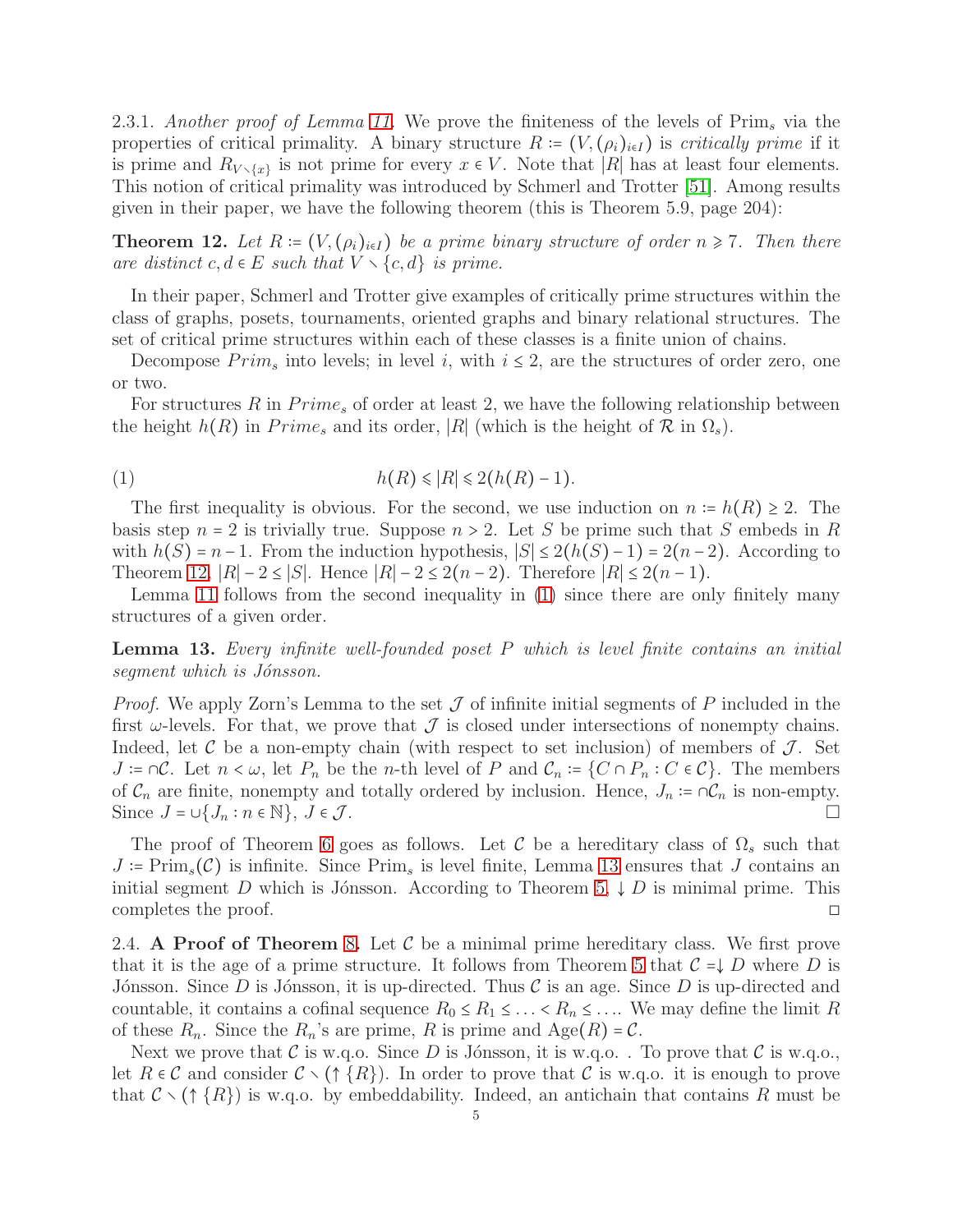in  $\mathcal{C} \setminus (\uparrow \{R\})$ . Now to prove that  $\mathcal{C} \setminus (\uparrow \{R\})$  is w.g.o. we note that since  $\mathcal{C} \setminus (\uparrow \{R\})$  is a proper hereditary class in  $\mathcal{C}$ , hence it contains only finitely many primes. It follows from Theorem [2](#page-2-1) that  $\mathcal{C} \setminus (\uparrow \{R\})$  is w.q.o..

3. Minimal prime ages of graphs

Our characterization of minimal prime ages is based on a previous characterization of unavoidable prime graphs in large finite prime graphs [\[12\]](#page-11-12), and our study of graphs associated to 0-1 sequences.

Citing Chudnovsky and al [\[12\]](#page-11-12) :

<span id="page-5-0"></span>Theorem 14. *For all* n*, there exists* N *such that every prime graph with at least* N *vertices contains one of the following graphs or their complements as an induced subgraph:*

- *(1) the graph obtained from*  $K_{1,n}$  *by subdividing every edge once,*
- (2) the line graph of  $K_{2,n}$ ,
- *(3) the line graph of the graph in* (1)*,*
- *(4) the half-graph of height* n*,*
- *(5) a prime graph induced by a chain of length* n*,*
- *(6) two particular graphs obtained from the half-graph of height* n *by making one side a clique and adding one vertex.*

It turns out that we can represent a chain by a word on the alphabet  $\{0, 1\}$ .

In this text, a 0-1 sequence is a map  $\mu$  from an interval I of the set Z of integers into  $\{0, 1\}$ . The restriction of  $\mu$  to an interval of I is a *factor* of  $\mu$ . For  $i \in I$  we will sometimes denote  $\mu(i)$ by  $\mu_i$ . If I is finite, with n elements, we may view  $\mu$  as a word  $\mu := u_0 \dots u_{n-1}$ . If the sequence is infinite we may view it as a 0-1 sequence over  $\mathbb{N}$ , over  $\mathbb{N}^* := \{ \ldots, -n, \ldots, -2, -1, 0 \}$ , or over Z.

Definition 3. To  $\mu$  we associate the graph  $G_{\mu}$  whose vertex set  $V(G_{\mu})$  is  $\{-1,0,\ldots,n-1\}$ *if the domain of*  $\mu$  *is*  $\{0, \ldots, n-1\}$ ,  $\{-1\} \cup \mathbb{N}$  *if the domain of*  $\mu$  *is*  $\mathbb{N}$ *, and*  $\mathbb{N}^*$  *or*  $\mathbb{Z}$  *if the domain of*  $\mu$  *is*  $\mathbb{N}^*$  *or*  $\mathbb{Z}$ *. For two vertices i, j with*  $i < j$  *we let*  $\{i, j\}$  *be an edge of*  $G_{\mu}$  *if and only if*

$$
\mu_j = 1 \text{ and } j = i + 1, \text{ or}
$$
  

$$
\mu_j = 0 \text{ and } j \neq i + 1.
$$

For instance, if  $\mu$  is the word defined on N by setting  $\mu_i = 1$  for all  $i \in \mathbb{N}$ , then  $G_{\mu}$  is the infinite one way path on  $\{-1\} \cup \mathbb{N}$ . Note that if  $\mu'$  is the word defined on  $\mathbb N$  by setting  $\mu'_i = 1$  for all  $i \in \mathbb{N} \setminus \{1\}$  and  $\mu'_1 = 0$ , then  $G_{\mu'}$  is also the infinite one way path. In particular the graphs  $G_{\mu}$  and  $G_{\mu'}$  have the same age but  $\mu$  and  $\mu'$  do not have the same sets of finite factors.



FIGURE 1. 0-1 words of length two and their corresponding graphs.

This correspondence between 0-1 words and graphs was first considered in [\[53\]](#page-12-12), [\[54\]](#page-12-13); see also [\[59\]](#page-12-14) and [\[12\]](#page-11-12).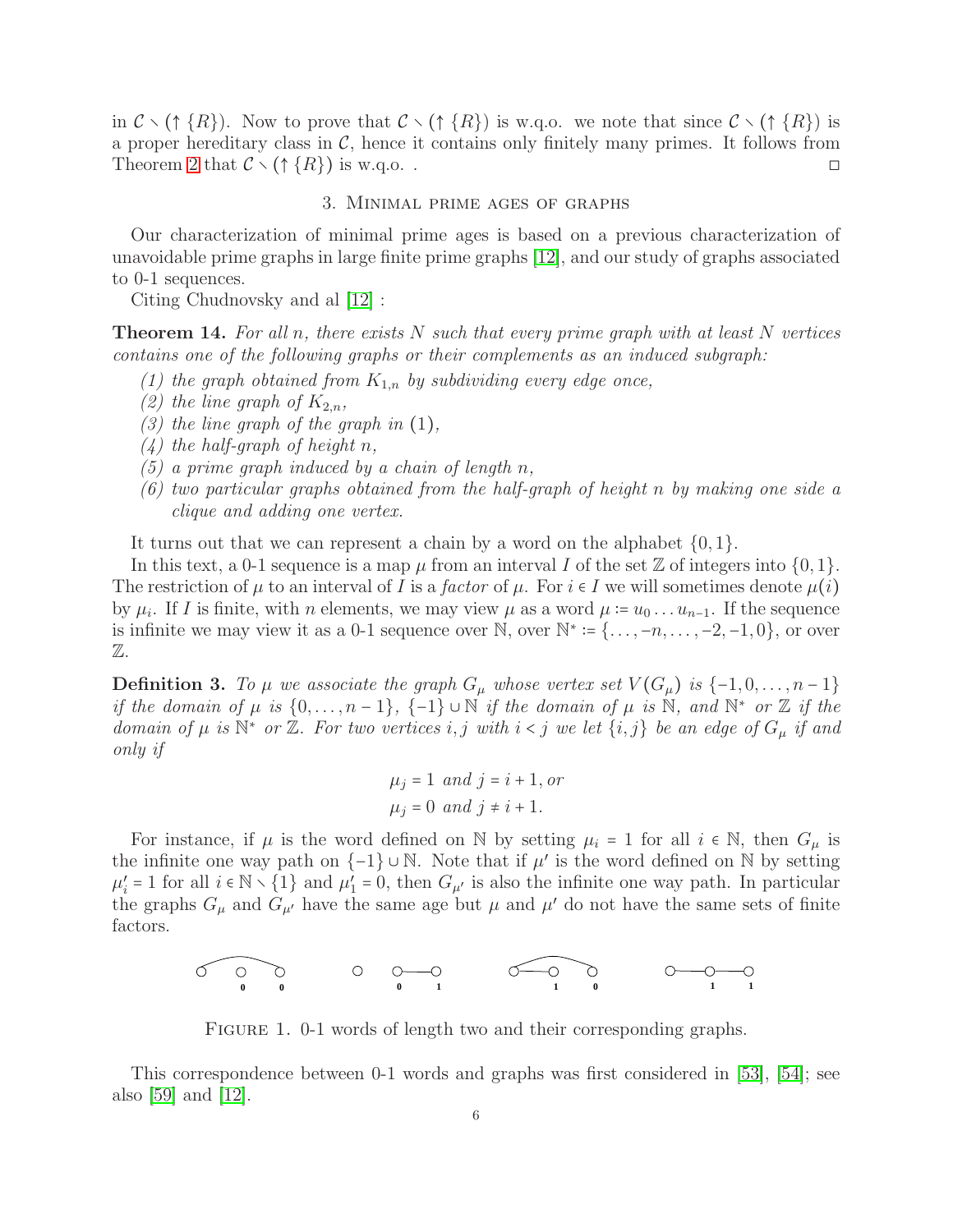

FIGURE 2. Two distinct 0-1 sequences with isomorphic corresponding graphs.

**Remark 1.** *If I is an interval of* N *and*  $\mu := (\mu_i)_{i \in I}$  *is a* 0-1 *sequence, then*  $\overline{G_{\mu}} = G_{\overline{\mu}}$ *, where*  $\overline{\mu} := (\overline{\mu}_i)_{i \in I}$  *is the* 0-1 *sequence defined by*  $\overline{\mu}(i) := \mu(i) + 1$  *and*  $\overline{\mu}$  *is the addition modulo* 2*.* 



<span id="page-6-0"></span>FIGURE 3. 0-1 graphs nonrealizable by a sequence on  $\mathbb{Z}$ .

Remark 2. *Given a* 0*-*1 *graph defined on* N∪{−1} *or on* N<sup>∗</sup> *there does not exist necessarily a* 0*-*1 *graph on* Z *with the same age.*

Indeed, (a) Let  $\mu = 100111...$  be an infinite word on N (the corresponding graph is depicted in (a) of Figure [3\)](#page-6-0). There does not exist a word  $\mu'$  on  $\mathbb{N}^*$  or Z such that  $\text{Age}(G_{\mu}) = \text{Age}(G_{\mu'})$ . (b) Let  $\nu = \dots 11100$  be an infinite word on  $\mathbb{N}^*$  (the corresponding graph is depicted in (b) of Figure [3\)](#page-6-0). There does not exist a word  $\nu'$  on N or Z such that  $\text{Age}(G_{\nu}) = \text{Age}(G_{\nu}).$ 

*Proof of (a):* Every vertex of the graph  $G_{\mu}$  has finite degree. Suppose for a contradiction that there exists a word  $\mu'$  on  $\mathbb{N}^*$  or  $\mathbb{Z}$  such that  $\mathrm{Age}(G_{\mu}) = \mathrm{Age}(G_{\mu'})$ . Then there exists  $i \in \mathbb{Z}$ such that  $\mu'(i) = 0$  because otherwise  $G_{\mu'}$  would be a path and hence  $\text{Age}(G_{\mu}) \neq \text{Age}(G_{\mu'})$ . But then the vertex i of  $G_{\mu'}$  would have infinite degree which is impossible since every vertex of the graph  $G_{\mu}$  has finite degree.  $\blacksquare$ 

*Proof of (b):* The graph  $G_{\nu}$  has two vertices of infinite degree. Suppose for a contradiction that there exists a word  $\nu'$  on N or Z such that  $\text{Age}(G_{\nu}) = \text{Age}(G_{\nu'})$ . Then  $\nu'$  must take the value 0 on an infinite subset of I of Z because otherwise every vertex of  $G_{\nu'}$  would have finite degree which is impossible since  $\text{Age}(G_{\nu}) = \text{Age}(G_{\nu'})$ . Let  $I' \subseteq I$  be an infinite set of nonconsecutive integers. Then  $G_{\nu'}$  induces an infinite clique on I'. This is not possible since the only cliques of  $G_{\nu}$  have cardinality 3.

**Remark 3.** Given a word v we associate the graph Gv whose vertex set  $V(G^{\nu})$  is  $\{-n +$ 1,..., 0, 1} *if the domain of*  $\nu$  *is*  $\{-n+1,\ldots,0\}$ , N *or* Z *if the domain of*  $\nu$  *is* N *or* Z *respectively, and*  $\mathbb{N}^* \cup \{1\}$  *if the domain of*  $\nu$  *is*  $\mathbb{N}^*$ *. For two vertices i, j with*  $i < j$  *we let*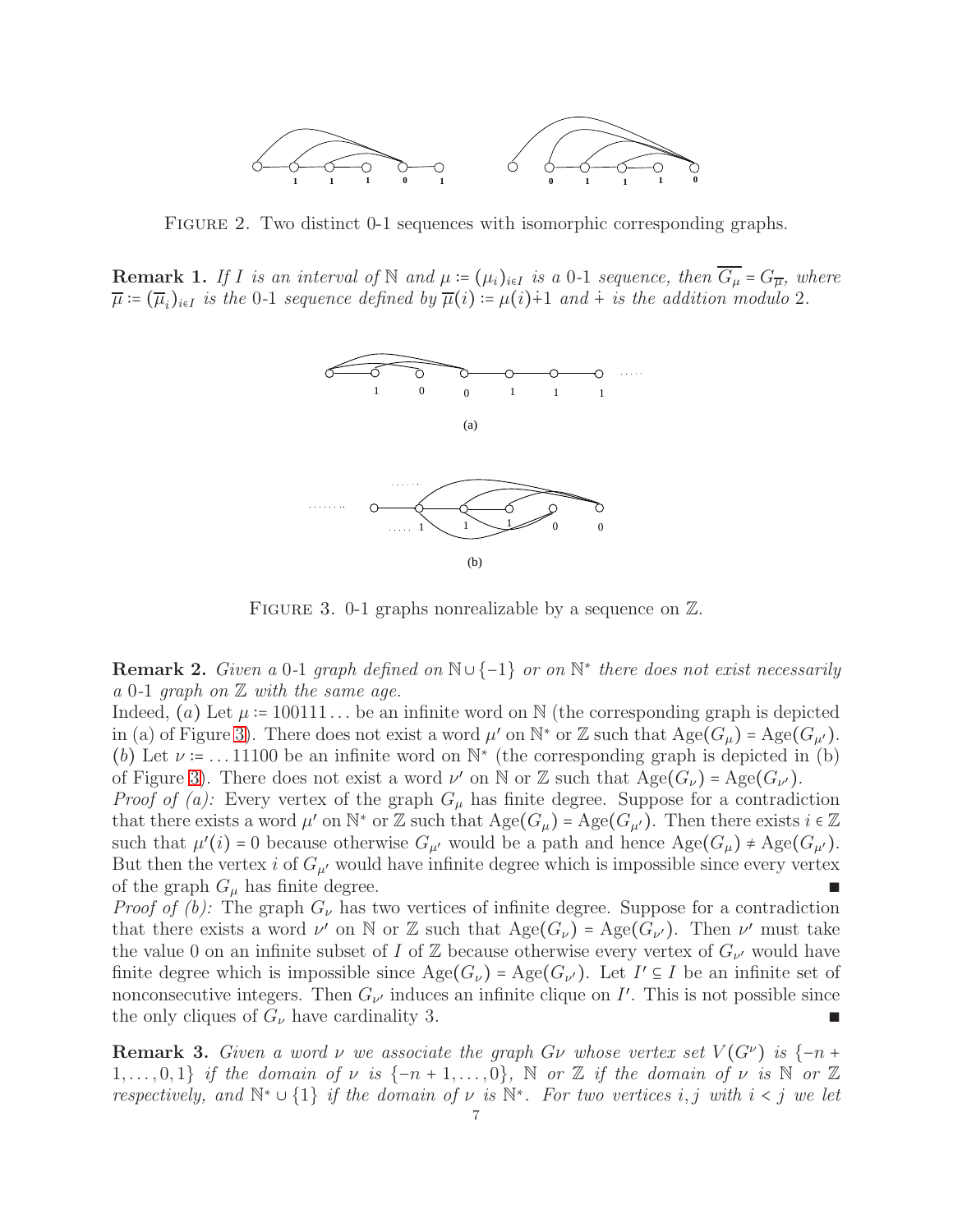$\{i, j\}$  be an edge of  $G^{\nu}$  if and only if

$$
\nu_i = 1 \text{ and } j = i + 1, \text{ or}
$$
  

$$
\nu_i = 0 \text{ and } j \neq i + 1.
$$

*If*  $\nu$  *is of domain*  $\{0, \ldots, n-1\}$ ,  $\mathbb{N}$ ,  $\mathbb{N}^*$  *or*  $\mathbb{Z}$  *define*  $\nu^*$  *to be the sequence of domain is*  $\{-n+1,\ldots,0\}$ ,  $\mathbb{N}^*, \ \mathbb{N}$  *or* Z *respectively by setting*  $\nu^*(i) := \nu(-i)$ *. Then*  $G^{\nu^*}$  *and*  $G_{\nu}$  are *isomorphic.*

A graph  $G = (V, E)$  is a *permutation graph* if there is a total order  $\leq$  on V and a permutation  $\sigma$  of V such that the edges of G are the pairs  $\{x, y\} \in [V]^2$  which are reversed by  $\sigma$ . A graph is the comparability graph of a two-dimensional poset if and only if it is also the incomparability graph of a two-dimensional poset [\[13\]](#page-11-13). If the graph is finite, this amounts to the fact that this is a permutation graph.

During the last fifteen years, several studies have been devoted to permutation graphs and some variants, in relation with the Stanley-Wilf conjecture and its solution by Marcus and Tardös [\[33\]](#page-12-15). An emphasis was put on hereditary classes of finite permutation graphs and a classification of these classes, notably in terms of their profile. The role of the notions of primality and of well-quasi-order has been particularly investigated, see [\[25,](#page-11-14) [58\]](#page-12-16).

<span id="page-7-0"></span>**Theorem 15.** For every 0-1 word  $\mu$  the age  $\text{Age}(G_{\mu})$  consists of permutation graphs.

Theorem [15](#page-7-0) follows from the Compactness Theorem of First Order Logic and the following Lemma.

Let  $P: (V, \leq)$  be a poset. An element  $x \in V$  is *extremal* if it is maximal or minimal.

**Lemma 16.** Let  $w := w_0 \dots w_{n-1}$  be a finite word with  $n \geq 2$  and  $w' := w_0 \dots w_{n-2}$ . Then every *realizer*  $(L_{w'}, M_{w'})$  *of a transitive orientation of*  $G_{w'}$  *on*  $\{-1, 0, \ldots, n-2\}$  *(if any) such that*  $n-2$  *is extremal in*  $L_{w'}$  *or in*  $M_{w'}$  *extends to a realizer*  $(L_w, M_w)$  *of a transitive orientation of*  $G_w$  *on*  $\{-1, 0, \ldots, n-1\}$  *such that*  $n-1$  *is extremal in*  $L_w$  *or in*  $M_w$ *.* 

*Proof.* Let  $(L_{w'}, M_{w'})$  be a realizer of a transitive orientation  $P_{w'}$  of  $G_{w'}$  on  $\{-1, 0, \ldots, n-2\}$ such that  $n-2$  is extremal in  $L_{w'}$  or in  $M_{w'}$ . We may assume without loss of generality that  $n-2$  is maximal in  $L_{w'}$  or in  $M_{w'}$ . Otherwise, consider  $P_{w'}^*$  and the pair  $(L_{w'}^*, M_{w'}^*)$ . Note that  $P_{w'}^*$  is a transitive orientation of  $G_{w'}$ , the pair  $(L_{w'}^*, \dot{M}_{w'}^*)$  is a realizer of  $P_{w'}^*$ , and  $n-2$ is maximal in  $L^*_{w'}$  or in  $M^*_{w'}$  (this is because  $n-2$  is minimal in  $L_{w'}$  or in  $M_{w'}$ ). We then extend  $(L^*_{w'}, M^*_{w'})$  to a realizer of  $P^*_{w'}$  with the desired property. The dual of this realizer is a realizer of  $P_w$  with the required property. We may also suppose that  $n-2$  is maximal in  $L_{w'}$ , because otherwise, we interchange the roles of  $L_{w'}$  and  $M_{w'}$ .

• If  $w_{n-1} = 1$ , then  $\{n-2, n-1\}$  is the unique edge of  $G_w$  containing  $n-1$ . Clearly  $P_w :=$  $P_{w'} \cup \{(n-1,n-2)\}\$ is a transitive orientation of  $G_w$ . Let  $L_w$  be the total order obtained from  $L_{w'}$  so that  $n-1$  appears immediately before  $\max(L_{w'}) = n-2$  and larger than all other elements and let  $M_w$  be the total order obtained from  $M_{w'}$  by letting  $n-1$  smaller than all elements of  $M_{w'}$ . Clearly,  $(L_w, M_w)$  is a realizer of  $P_w$  and by construction  $n-1$  is minimal in  $P_w$  and in  $M_w$ .

• Else if  $w_{n-1} = 0$ , then  $\{n-2, n-1\}$  is the unique non edge of  $G_w$  containing  $n-1$ . Since  $n-2$  is maximal in  $P_{w'}$  we infer that  $P_w := P_{w'} \cup \{(x, n-1) : x \in \{-1, 0, \ldots, n-3\}\}\$ is a transitive orientation of  $G_w$  in which  $n-1$  and  $n-2$  are incomparable. Let  $L_w$  be the total order obtained from  $L_{w'}$  so that  $n-1$  appears immediately before  $\max(L_{w'}) = n-2$  and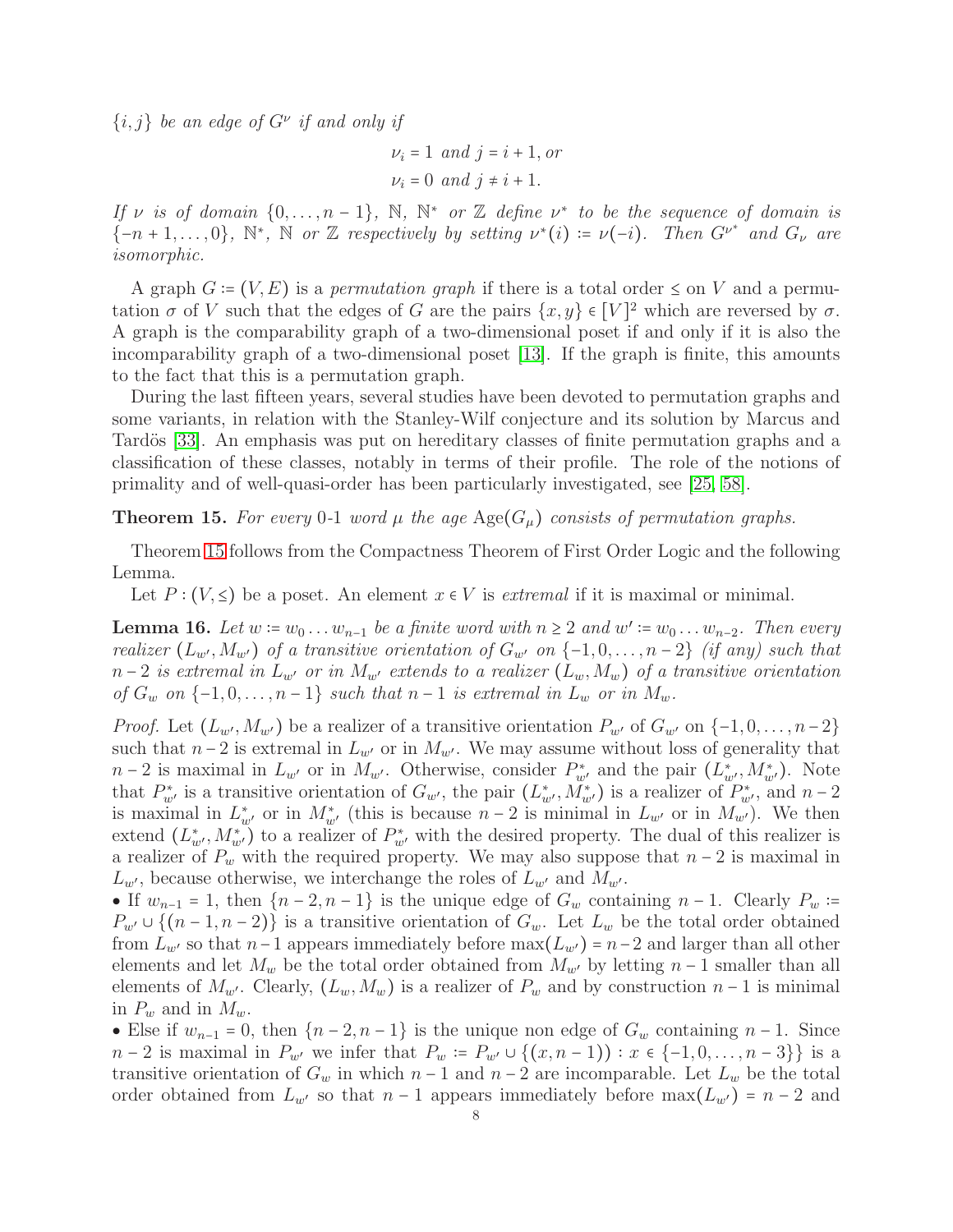larger than all other elements and let  $M_w$  be the total order obtained from  $M_{w'}$  by letting  $n-2$  larger than all elements of  $M_{w'}$ . Clearly,  $(L_w, M_w)$  is a realizer of  $P_w$  (indeed,  $n-2$  and n − 1 are incomparable in  $L_w \cap M_w$  and for all  $x \in \{-1, 0, \ldots, n-3\}, x \le n-1$  in  $L'_w \cap M'_w$ proving that  $\{L_w, M_w\}$  is a realizer of  $P_w$ ). By construction  $n-1$  is maximal in  $P_w$  and  $M_w^{\sigma}$ . The proof of the lemma is now complete.

It is easy to prove and well known that there are  $2^{\aleph_0}$  hereditary classes of finite permutation graphs. This is due to the existence of infinite antichains among finite permutation graphs.

In general, it is not true that two words with different sets of finite factors give different ages. Let us recall two basic notions of Symbolic Dynamic. A word u is *recurrent* if every finite factor occurs infinitely often; the word u is *uniformly recurrent* if for every  $n \in \mathbb{N}$  there exists  $m \in \mathbb{N}$  such that each factor  $u(p) \dots u(p+n)$  of length n occurs as a factor of every factor of length m.

<span id="page-8-1"></span>**Theorem 17.** Let  $\mu$  and  $\mu'$  be two words. If  $\mu$  is recurrent and  $\text{Age}(G_{\mu}) \subseteq \text{Age}(G_{\mu'})$ , then  $Fac(\mu) \subseteq Fac(\mu').$ 

Using this result and the fact that there are  $2^{\kappa_0}$  0-1 recurrent words with distinct sets of factors, we obtain the following.

<span id="page-8-0"></span>**Theorem 18.** *There are*  $2^{\aleph_0}$  *ages of permutation graphs.* 

The ages we obtain in Theorem [18](#page-8-0) are not necessarily well-quasi-ordered. To obtain well-quasi-ordered ages, we consider graphs associated to uniformly recurrent sequences.

<span id="page-8-3"></span>**Theorem 19.** Let  $\mu$  be a 0-1 sequence on an infinite interval of  $\mathbb{Z}$ . The following propositions *are equivalent.*

- (i) µ *is uniformly recurrent.*
- (*ii*)  $\mu$  *is recurrent and*  $Age(G_{\mu})$  *is minimal prime.*

As it is well known, there are  $2^{\aleph_0}$  uniformly recurrent words with distinct sets of factors (e.g. Sturmian words with different slopes, see Chapter 6 of [\[50\]](#page-12-17)). With Theorem [17](#page-8-1) we get:

<span id="page-8-2"></span>Theorem 20. *There are*  $2^{\aleph_0}$  ages of permutation graphs which are minimal prime.

Permutation graphs come from posets and from bichains. Let us recall that a *bichain* is relational structure  $R = (V, (\leq', \leq''))$  made of a set V and two linear orders  $\leq'$  and  $\leq''$ on V. If V is finite and has n elements, there is a unique permutation  $\sigma$  of  $\{1,\ldots,n\}$  for which R is isomorphic to the bichain  $C_{\sigma}$  :=  $(\{1,\ldots,n\},\leq,\leq_{\sigma})$  where  $\leq$  is the natural order on  $n := \{1, \ldots, n\}$  and  $\leq_{\sigma}$  is the linear order defined by  $i \leq_{\sigma} j$  if  $\sigma(i) \leq \sigma(j)$ .

If we represent bichains by permutations, embeddings between bichains is equivalent to the *pattern containment* between the corresponding permutations, see Cameron [\[11\]](#page-11-15).

To a bichain  $R = (V, (\leq', \leq''))$ , we may associate the intersection order  $o(R) = (V, \leq' \cap \leq'')$ and to  $o(R)$  its comparability graph.

The following is Theorem 67 from [48].

- **Theorem 21.** (1) Let  $P = (V, \leq)$  be a poset. Then Age(Inc(P)) is minimal prime if and *only if* Age(Comp(P)) *is minimal prime. Furthermore,* Age(P) *is minimal prime if and only if*  $Age(Inc(P))$  *is minimal prime and*  $\downarrow$   $Prime(Age(P)) = Age(P)$ *.*
- (2) *Let*  $B = (V, (\leq_1, \leq_2))$  *be a bichain and*  $o(B) = (V, \leq_1 \cap \leq_2)$ *. Then* Age(B) *is minimal prime if and only if*  $Age(o(B))$  *is minimal prime and*  $\downarrow$   $Prime(Age(B)) = Age(B)$ *.*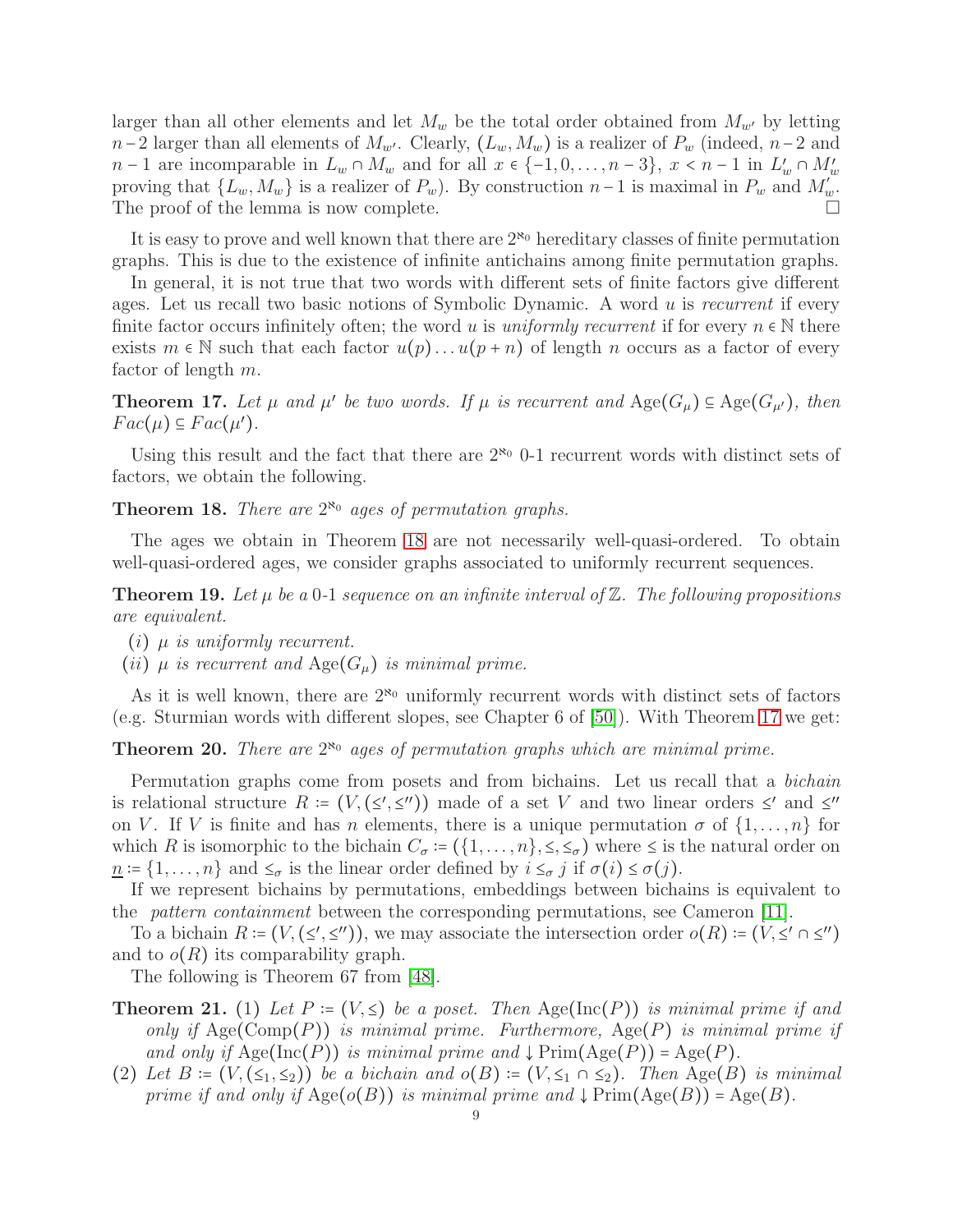With  $(ii)$  of Theorem 21 and Theorem [20](#page-8-2) we have:

**Theorem 22.** There are  $2^{\aleph_0}$  ages of bichains and permutation orders which are minimal *prime.*

We now are able to state our complete characterization of minimal prime graphs. The corresponding characterization of minimal prime posets and bichains will follow from Theorem 21 and a careful examination of our list of graphs to decide which graphs are comparability graphs.



<span id="page-9-0"></span>Figure 4.



<span id="page-9-1"></span>Figure 5.



<span id="page-9-2"></span>Figure 6.

These graphs were considered first by the last two authors in [\[49\]](#page-12-18). It was shown in [\[49\]](#page-12-18) that every prime graph with no infinite clique embeds one of the graphs depicted in Figure [4.](#page-9-0)

Let  $\mathcal{L}$  :=  $\{Age(G_0), Age(\overline{G}_0),Age(G_1),Age(\overline{G}_1),Age(G_3), Age(\overline{G}_3), Age(G_4), Age(\overline{G}_4),$  $Age(G_5), Age(G_6),Age(\overline{G}_6)\}.$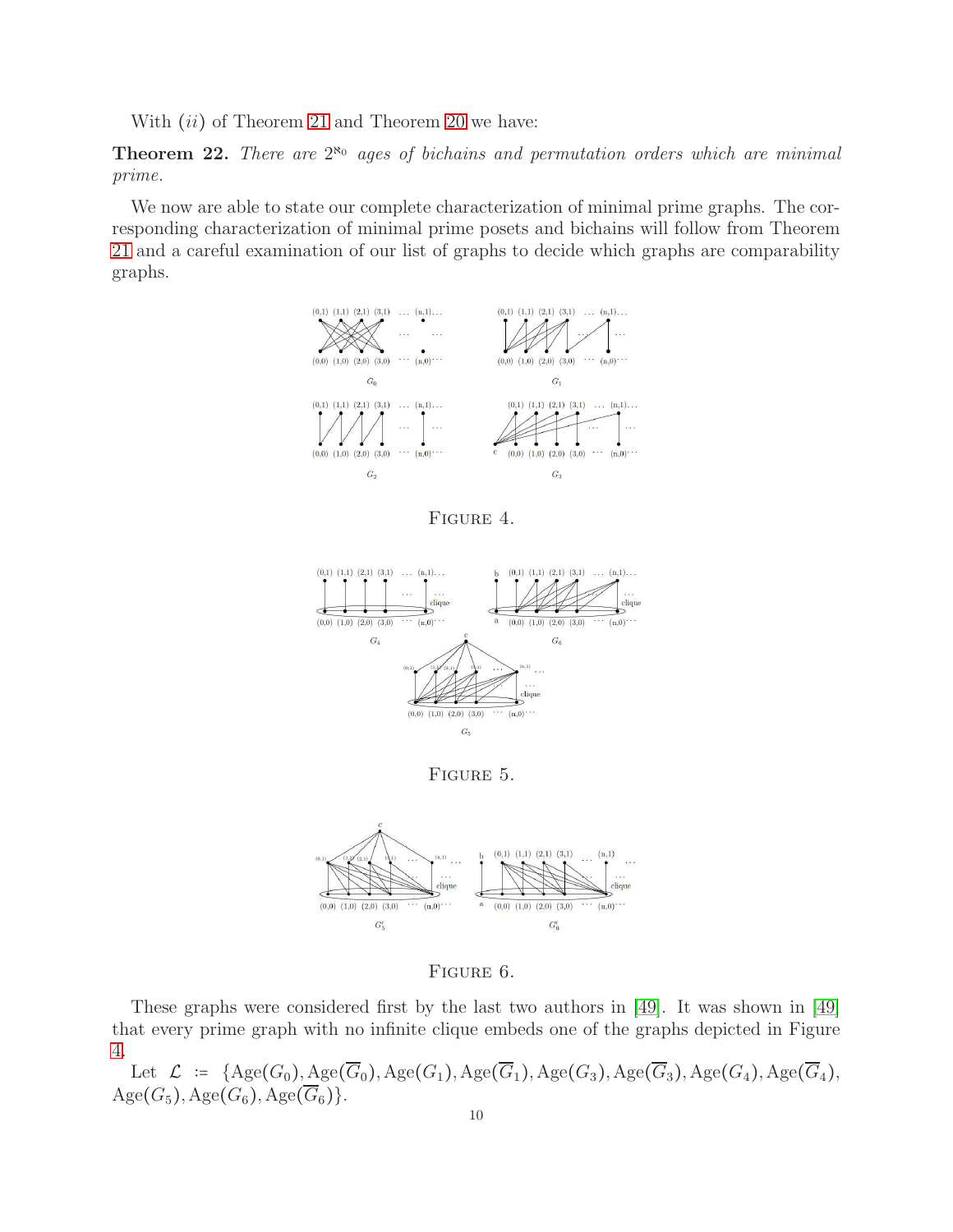The corresponding graphs are depicted in Figures [4,](#page-9-0) [5](#page-9-1) and [6.](#page-9-2) It should be noted that the graphs  $G_5$ ,  $\overline{G}_5$  and  $G'_5$  have the same age. Also,  $G_6$ ,  $G'_6$  have the same age.

**Theorem 23.** A hereditary class C of finite graphs is minimal prime if and only if  $C =$  $Age(G_{\mu})$  *for some uniformly recurrent word on* N, or  $C \in \mathcal{L}$ .

*Proof.*  $\Leftarrow$ . Follows from Theorem [19](#page-8-3) and Chapter 6 page 109 of the first author's thesis [\[36\]](#page-12-4).  $\Rightarrow$  Follows essentially from Theorem [14.](#page-5-0) Let C be a minimal prime age. Then C contains infinitely many prime graphs of one of the types given in Theorem [14.](#page-5-0) If for an example,  $\mathcal C$ contains infinitely many chains, that is graphs of the form  $G_{\mu}$  for  $\mu$  finite, then, since it is minimal prime, this is the age of some  $G_{\mu}$  with  $\mu$  uniformly recurrent. For the other cases, use the structure of the infinite graphs described in Figures [4,](#page-9-0) [5](#page-9-1) and [6.](#page-9-2)

- Theorem 24. (1) *A minimal prime hereditary class* C *of finite graphs is hereditary wellquasi-ordered if and only if*  $C \in \mathcal{L}$ .
- (2) *A minimal prime hereditary class* C *of finite graphs remains well-quasi-ordered when just one label is added if and only if*  $C = \text{Age}(G_u)$  *for some periodic* 0-1 *word on* N, *or*  $C \in \mathcal{L}$ *.*
- Corollary 25. (1) *A hereditary class* C *of finite comparability graphs is minimal prime if* and only if  $C = \text{Age}(G_\mu)$  for some uniformly recurrent word on N, or  $C \in \{Age(G_0), Age(G_1),Age(\overline{G}_1),Age(G_3),Age(G_5),Age(G_6),Age(\overline{G}_6)\}.$
- (2) *A hereditary class*  $C$  *of finite permutation graphs is minimal prime if and only if*  $C =$  $Age(G_{\mu})$  *for some uniformly recurrent word on*  $\overline{N}$ *, or*

$$
\mathcal{C} \in \{\operatorname{Age}(G_1), \operatorname{Age}(G_1), \operatorname{Age}(G_5), \operatorname{Age}(G_6), \operatorname{Age}(G_6)\}.
$$

4. Bounds of minimal prime hereditary classes

We recall that a *bound* of a hereditary class  $\mathcal C$  of finite structures (e.g. graphs, ordered sets) is any structure  $\mathcal{R} \notin \mathcal{C}$  such that every proper induced substructure of R belongs to C.

<span id="page-10-1"></span>**Theorem 26.** Let  $\mu$  be a uniformly recurrent and non-periodic 0-1 word. Then Age( $G_{\mu}$ ) *has infinitely many bounds.*

If  $\mu$  is periodic, Age( $G_{\mu}$ ) may have infinitely many bounds. This is the case if  $\mu$  is constant. For nonconstant 0-1 word, we propose the following conjecture.

**Conjecture:** If  $\mu$  is a periodic nonconstant 0-1 word, then  $G_{\mu}$  has finitely many bounds.

As for Theorem [26,](#page-10-1) we have.

**Theorem 27.** Let  $\mu$  be a uniformly recurrent and non-periodic 0-1 word; let  $B_{\mu}$  be a bichain *such that the comparability graph of the intersection order is*  $G_{\mu}$  *and*  $P_{\mu}$  *be a transitive orientation of*  $G_{\mu}$ . Then  $\text{Age}(B_{\mu})$  *and*  $\text{Age}(P_{\mu})$  *have infinitely many bounds.* 

### **REFERENCES**

- <span id="page-10-0"></span>[1] M.H. Albert and M.D. Atkinson, *Simple permutations and pattern restricted permutations. Discrete Mathematics*, 300 (2005) 1–15.
- [2] M.H. Albert, M.D. Atkinson and M. Klazar, *The enumeration of simple permutations.* Journal of integer sequences, Vol. 6 (2003), Article 03.4.4.
- [3] M.H. Albert, M.D. Atkinson and V. Vatter, *Subclasses of the separable permutations.* London Mathematical Society, Volume 43, Issue 5 (2011), Pages 859–870.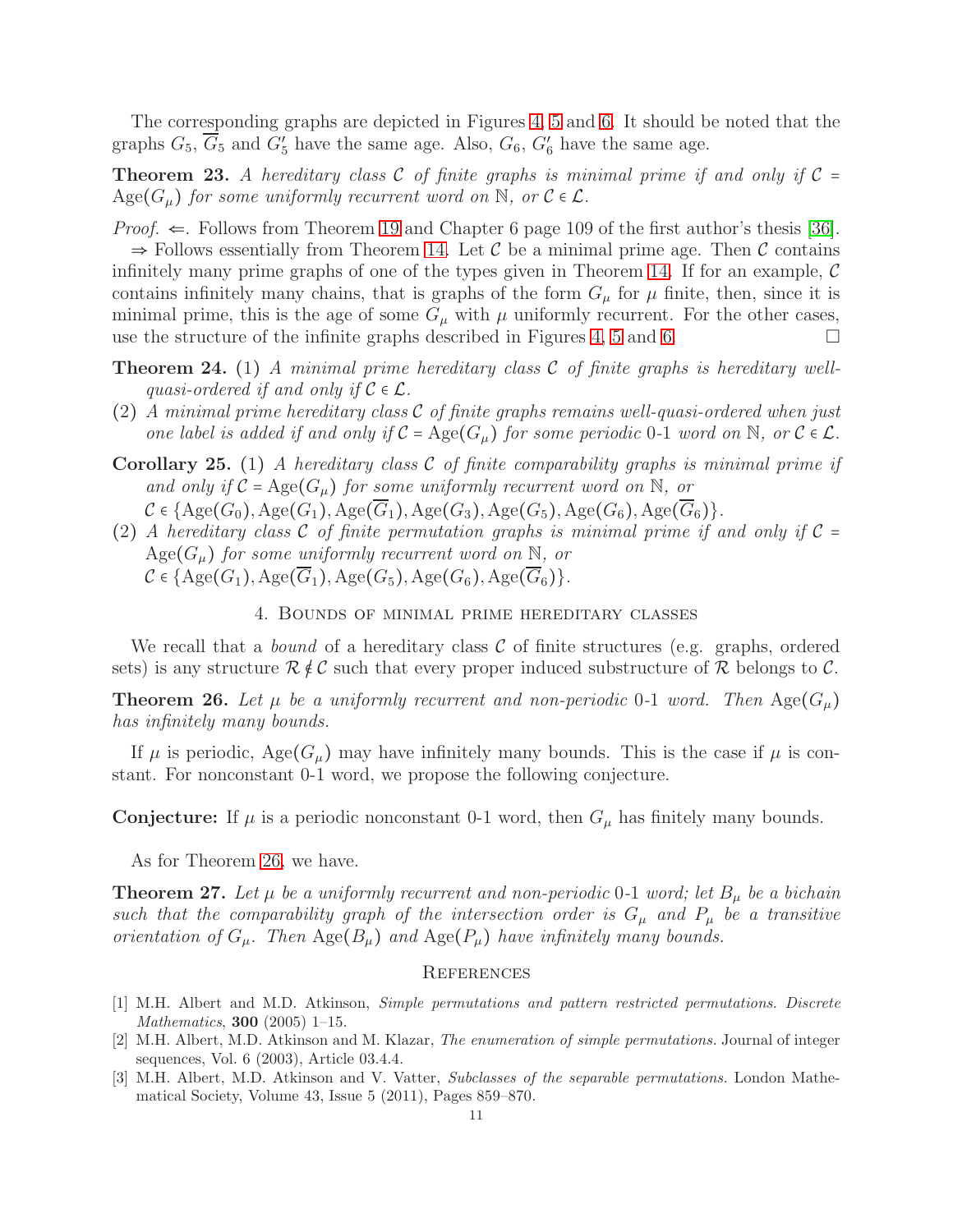- <span id="page-11-11"></span><span id="page-11-9"></span>[4] Jean-Paul Allouche and Jeffrey Shallit, *Automatic Sequences: Theory, Applications, Generalizations.* Cambridge University Press. (2003). ISBN 978-0-521-82332-6.
- [5] R. Assous, M. Pouzet, *J´onsson posets,* Algebra Universalis, 79 (2018) no. 3, Art. 74, 26 pp.
- [6] Yehoshua Bar-Hillel, Micha A. Perles and Eli Shamir, *On formal properties of simple phrase structure* grammars, Zeitschrift für Phonetik, Sprachwissenschaft und Kommunikationsforschung, 14 (1961), 143– 172.
- [7] D. Beauquier and M. Nivat, *About rational sets of factors of a bi-infinite word.* Automata, languages and programming (Nafplion, 1985), 33–42, Lecture Notes in Comput. Sci., 194, Springer, Berlin, 1985.
- [8] Berth´e, Val´erie; Rigo, Michel, eds. (2010). *Combinatorics, automata, and number theory.* Encyclopedia of Mathematics and its Applications. 135. Cambridge: Cambridge University Press. ISBN 978-0-521- 51597-9.
- [9] R. Brignall, M. Engen and V. Vatter, *A Counterexample Regarding Labelled Well-Quasi-Ordering*, Graphs and Combinatorics, 34 (2018), 1395–1409.
- <span id="page-11-15"></span>[10] R. Brignall, A survey of simple permutations. Permutation patterns. 41–65, London Math. Soc. Lecture Note Ser., 376, Cambridge Univ. Press, Cambridge, 2010.
- [11] P.J. Cameron, *Homogeneous permutations, Permutation patterns* (Otago, 2003). Electron. J. Combin. 9 (2002/03), no. 2, Research paper 2, 9 pp.
- <span id="page-11-13"></span><span id="page-11-12"></span>[12] M. Chudnovsky and R. Kim and S. Oum and P. Seymour, *Unavoidable induced subgraphs in large graphs with no homogeneous sets*, Journal of Combinatorial Theory, Series B 118 (2016), 1–12.
- <span id="page-11-6"></span>[13] B. Dushnik and E.W. Miller, *Partially ordered sets*, Amer. J. Math. 63 (1941), 600–610.
- <span id="page-11-4"></span>[14] C. Delhomm´e, *Nicely BQO grounded categories and* 2*-structures*, preprint, 2014.
- [15] A. Ehrenfeucht, T. Harju, G. Rozenberg, *The theory of 2-structures. A framework for decomposition and transformation of graphs. World Scientific Publishing Co., Inc., River Edge, NJ, 1999.*
- <span id="page-11-1"></span>[16] R. Fra¨ıss´e, *On a decomposition of relations which generalizes the sum of ordering relations.* Bull. Amer. Math. Soc., 59:389, 1953.
- <span id="page-11-0"></span>[17] R. Fraïssé, Theory of relations. Revised edition. With an appendix by Norbert Sauer. Studies in Logic and the Foundations of Mathematics, 145. North-Holland Publishing Co., Amsterdam, 2000. ii+451.
- <span id="page-11-3"></span>[18] R. Fraïssé, *L'intervalle en théorie des relations, ses généralisations, filtre intervallaires et clôture d'une relation.*, Annals of Discrete Math 23 (1984), 313–341, In "Orders, description and roles". Pouzet. M and Richard. D.,<sup> $\acute{e}d$ </sup>. (L'Arbresle, 1982), 313–341, North-Holland Math. Stud., 99, North-Holland, Amsterdam, 1984.
- <span id="page-11-2"></span>[19] T. Gallai, *Transitiv orientierbare Graphen*, Acta Math. Acad. Sci. Hungar. 18 (1967), 25–66 (English translation by F. Maffray and M. Preissmann in J.J. Ramirez-Alfonsin and B. Reed (Eds), Perfect graphs, Wiley 2001, pp. 25–66).
- <span id="page-11-5"></span>[20] G. Higman, *Ordering by divisibility in abstract algebras*. Proc. London Math. Soc. 3 (1952), 326–336.
- <span id="page-11-8"></span>[21] P. Ille, Indecomposable graphs, Discrete Math, 173 (1997) 71–78.
- [22] K. Kearnes, G. Oman, *J´onsson posets and unary J´onsson algebras,* Algebra Universalis 69 (2013), no. 2, 101–112.
- [23] D. Kelly, *Comparability graphs*, in Graphs and Orders, I.Rival ed., NATO Adv. Sci. Inst. Ser. C Math. Phys. Sci. 147 (1985), 3–40.
- <span id="page-11-14"></span>[24] D. Kelly, *The* 3*-irreducible partially ordered sets*, Can. J. Math., Vol. XXIX, No. 2 (1977), 367–383.
- [25] M. Klazar, *Overview of general results in combinatorial enumeration*, in *Permutation patterns*, London Math. Soc. Lecture Note Ser., **376**, (2010), 3–40, Cambridge Univ. Press, Cambridge.
- [26] N. Korpelainen, V. Lozin and I. Razgon, *Boundary Properties of Well-Quasi-Ordered Sets of Graphs*, Order 30 (2013), 723–735.
- [27] N. Korpelainen and V. Lozin, *Bipartite Induced Subgraphs and Well-Quasi-Ordering*, J Graph Theory 67 (2011), 235–249.
- <span id="page-11-10"></span><span id="page-11-7"></span>[28] R. Laver, *On Fraïssé's order type conjecture*, Ann. of Math. (2) **93** (1971) 89–111.
- [29] M. Lothaire. *Finite and Infinite Words*. Algebraic Combinatorics on Words. Cambridge University Press. 2002.
- [30] V. Lozin, R. G´abor, *Minimal universal bipartite graphs*, Ars Combin. 84 (2007), 345–356.
- [31] V. Lozin and C. Mayhill, *Canonical Antichains of Unit Interval and Bipartite Permutation Graphs*, Order 28 (2011), 513–522.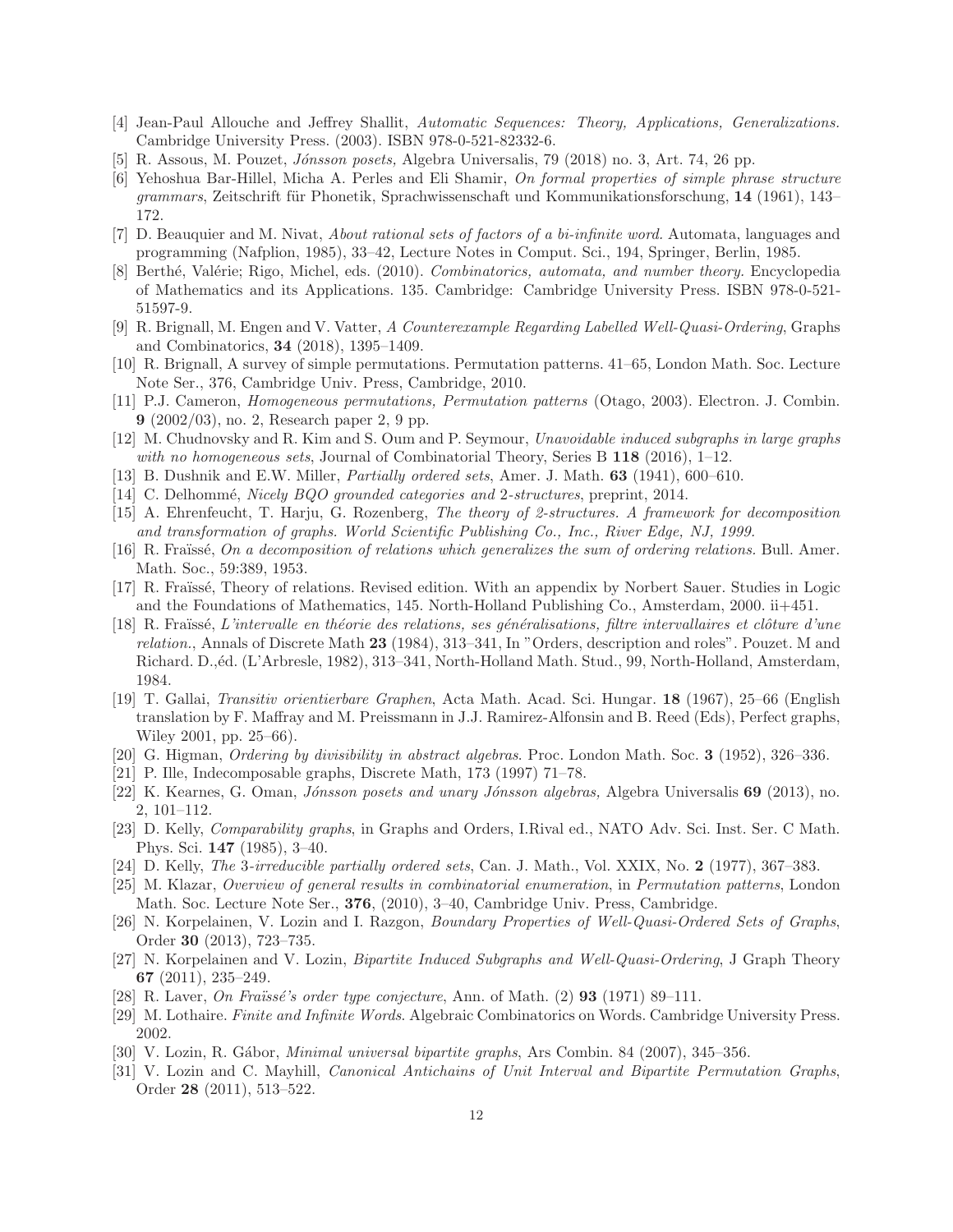- <span id="page-12-15"></span>[32] F. Maffray, M. Preissmann, *A translation of Gallai's paper: 'Transitiv Orientierbare Graphen'*, In: Perfect Graphs (J. L. Ramirez-Alfonsin and B. A. Reed, Eds.), Wiley, New York, 2001, pp. 25—66.
- [33] A. Marcus, G. Tardös *Excluded permutation matrices and the Stanley-Wilf conjecture, J. Combin. Theory*, Ser. A 107 (2004), 153–160.
- [34] M. Malliaris, C. Terry, On unavoidable-induced subgraphs in large prime graphs. J. Graph Theory 88 (2018), no. 2, 255–270
- <span id="page-12-2"></span>[35] G.A. McKay, *On better-quasi-ordering classes of partial orders*, 56pp. to appear in part 1 of the special issue of the Journal of Multiple-Valued Logic and Soft Computing dedicated to Ivo Rosenberg and edited by Miguel Couceiro, and Lucien Haddad.
- <span id="page-12-4"></span>[36] D. Oudrar, Sur l'énumération de structures discrètes: une approche par la théorie des relations. Thèse de doctorat, Université d'Alger USTHB à Bab Ezzouar, 28 sept. 2015, [arXiv:1604.05839.](http://arxiv.org/abs/1604.05839)
- [37] D. Oudrar, M. Pouzet, *Profile and hereditary classes of relational structures*, Proceedings ISOR'11, International Symposium on Operational Research, Algiers , Algeria , May 30-June 2, 2011, H.Ait Haddadene, I.Bouchemakh, M.Boudar, S.Bouroubi (Eds) LAID3.
- <span id="page-12-1"></span>[38] D. Oudrar, M. Pouzet, *Profile and hereditary classes of relational structures*, J. of MVLSC Volume 27, Number 5-6 (2016), 475–500.
- <span id="page-12-5"></span>[39] M. Petkov˘sek, *Letter graphs and well-quasi-order by induced subgraphs*, Discrete Mathematics 244 (2002), 375–388.
- [40] M. Pouzet, N. Sauer, *From well-quasi-ordered sets to better-quasi-ordered sets*, Electron. J. Combin. 13, (2006), no. 1, Research Paper 101, 27 pp. (electronic).
- <span id="page-12-0"></span>[41] M. Pouzet, Un bel ordre d'abritement et ses rapports avec les bornes d'une multirelation, C.R. Acad. Sci. Paris Série A-B 274 (1972), A1677-A1680.
- <span id="page-12-7"></span><span id="page-12-6"></span>[42] M. Pouzet, *Sur la théorie des relations*, Thèse d'État, Université Claude-Bernard, Lyon 1, 1978.
- <span id="page-12-9"></span>[43] M. Pouzet, Relation minimale pour son ˆage, *Z. Math. Logik Grundlag. Math.*, 25 (1979), 315–344.
- <span id="page-12-8"></span>[44] M. Pouzet, Relations impartibles, *Dissertationnes,* 103 (1981), 1–48.
- [45] M. Pouzet, Application de la notion de relation presque-enchaînable au dénombrement des restrictions finies d'une relation, *Z. Math. Logik Grundlag. Math.*, 27 (1981), 289–332.
- <span id="page-12-10"></span>[46] M. Pouzet, M. Sobrani, Sandwiches of ages. Proceedings of the XIth Latin American Symposium on Mathematical Logic (Mérida, 1998). Ann. Pure Appl. Logic 108 (2001), no. 1-3, 295–326.
- [47] M. Pouzet and I. Zaguia, *Graphs containing finite induced paths of unbounded length*, Discrete Mathematics and Theoretical Computer Science DMTCS vol. 23 :2, 2021, #3.
- [48] M. Pouzet and I. Zaguia, *Hereditary classes of ordered sets coverable by two chains*, arXiv, https://arxiv.org/abs/2112.02633.
- <span id="page-12-18"></span><span id="page-12-17"></span>[49] M. Pouzet and I. Zaguia, *On Minimal Prime Graphs and Posets*, Order 16 (2009), 357–375.
- [50] Pytheas Fogg, N. (2002). Berthé, Valérie; Ferenczi, Sébastien; Mauduit, Christian; Siegel, Anne, eds. *Substitutions in dynamics, arithmetics and combinatorics.* Lecture Notes in Mathematics. 1794. Berlin: Springer-Verlag. ISBN 3-540-44141-7.
- <span id="page-12-11"></span>[51] J.H. Schmerl, W.T. Trotter, *Critically indecomposable partially ordered sets, graphs, tournaments and other binary relational structures*, *Discrete Math.*, 113 (1-3) (1993) 191–205.
- <span id="page-12-12"></span>[52] N. J. A. Sloane, The On-Line Encyclopedia of Integer Sequences, sequence A111111.
- [53] M. Sobrani, *Structure d'ordre de la collection des âges de relations*, Thèse de doctorat, Université Claude-Bernard, Lyon, 18 déc. 1992.
- <span id="page-12-13"></span>[54] M. Sobrani, *Sur les âges de relations et quelques aspects homologiques des constructions D+M*, Thèse de doctorat d'état, Université S.M.Ben Abdallah-Fez, Fez, January 2002.
- <span id="page-12-3"></span>[55] E. Szpilrajn, *Sur l'extension de l'ordre partiel,* Fund. Math., 16 (1930), 386–389.
- [56] S. Thomassé, On better quasi ordering countable series-parallel orders, Trans. Amer. Math Soc. 352  $(no 6)$   $(1999)$ ,  $2491-2505$ .
- [57] W.T. Trotter, and J.I. Moore, Jr., *Characterization problems for graphs, partially ordered sets, lattices, and families of sets*, Discrete Mathematics 16 (1976)361–381.
- <span id="page-12-16"></span>[58] V. Vatter. Permutation classes. In Handbook of Enumerative Combinatorics , pages 754–833. CRC Press, 2015.
- <span id="page-12-14"></span>[59] I. Zverovich, *Extension of hereditary classes with substitutions*, Discrete Appl.Math., 128(2-3):487–509, 2003.